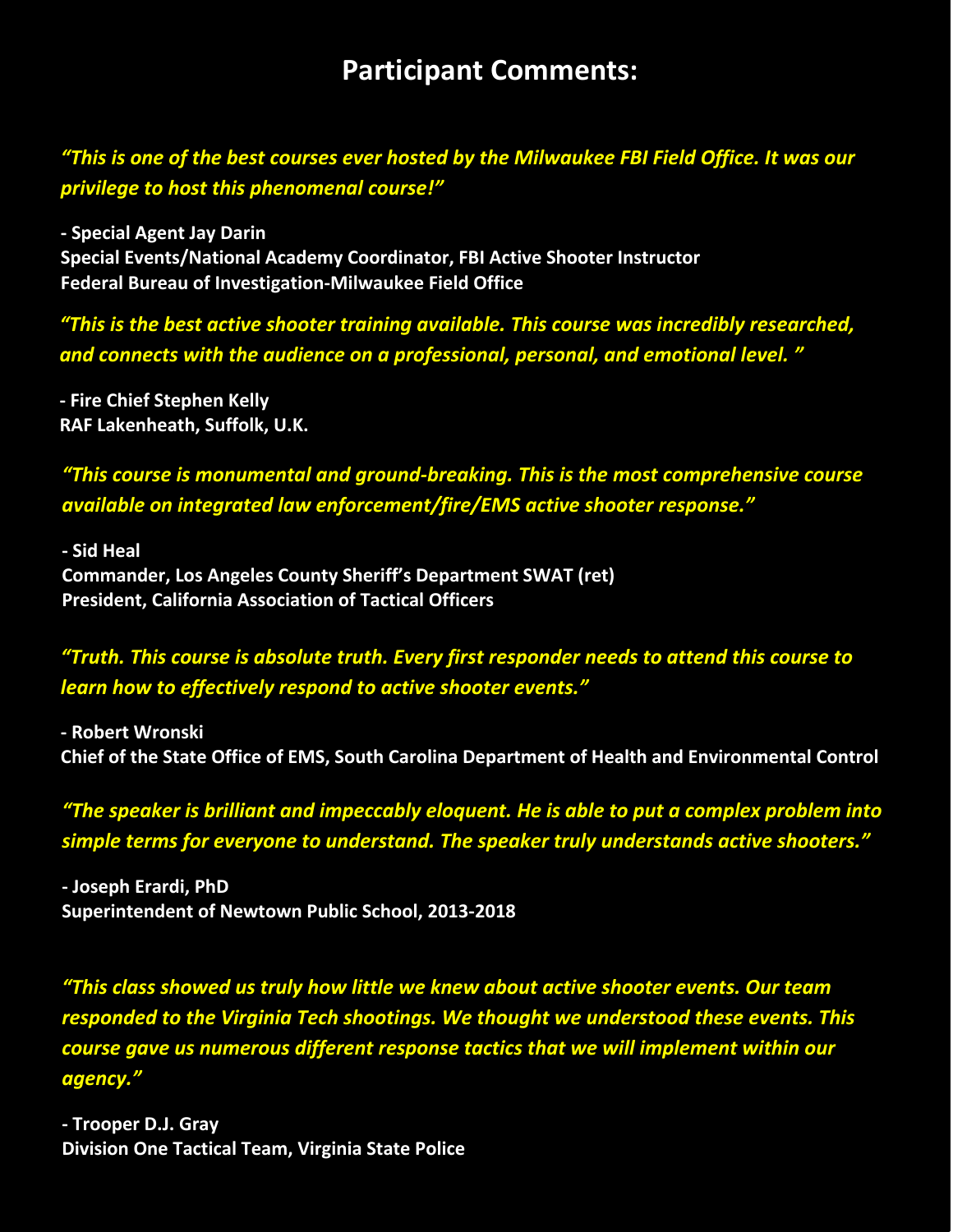## **THREAT SUPPRESSION® INCORPORATED**



*Corporate Headquarters:* 525 North Tryon Street, Suite 1600 ǀ Charlotte, NC 28202 ǀ USA *Corporate Mailing Address:* Post Office Box 57 ǀ Fort Mill, SC 29715 ǀ USA *Phone:* 800.231.9106  *Fax:* 801.905.3736 *Web:* www.ThreatSuppression.com *E‐Mail:*  info@ThreatSuppression.com

#### **Presentation Title:** *"Joint Public Safety Response to the Active Shooter"*

#### **Presentation Description:**

The shootings at Columbine High School, Virginia Tech University, Aurora Theater, Sandy Hook Elementary School, San Bernardino, Orlando, Las Vegas, and many more have required public safety agencies large and small to analyze their abilities to provide care in hostile environments. These events have also required public safety agencies to modify their response procedures to active shooter events. Consistently, there have been 125 people killed each year in active shooter events in the United States and many more injured. Former United States Attorney General Eric Holder stated that active shooter events have increased 600% since 2009 and the mortality of these events has increased 150%. Research has also found that the eight highest casualty active shooter events since 2000 happened despite law enforcement arriving on scene in three minutes or less. The two deadliest active shooter events in United States history occurred with law enforcement officers on site when the shooting occurred. Clearly, fast effective law enforcement response comprises only a small part of the solution to these events.

This powerful lecture will discuss many facets of active shooter response. The active shooter history will be discussed, including the constant modification of active shooter attacks based on research the shooter(s) conducted. Research of the active shooter "stopwatch of death" will be discussed, emphasizing the criticality of rapid response. The profile of the active shooter will also be explored, including predictors based on age, race, academic history, and social status. Adult active shooters will also be discussed, including revenge shooters, shooters making a statement with extreme violence, and radical ideology motivated shooters.

This presentation will also discuss law enforcement tactics and the implementation of fire and EMS personnel into the response plan. Many fire and EMS agencies are unaware that the Department of Homeland Security has stated that fire and EMS personnel *will* enter into the active shooter environment and *will* conduct rescues while the situation is ongoing. In addition to the Department of Homeland Security requirements, numerous other organizations state that integrated police/fire/EMS response is required at active shooter events. These organizations include the International Association of Police Chiefs, the International Association of Fire Chiefs, the International Association of Fire Fighters, the Hartford Consensus, and the National Fire Protection Association.

This presentation also includes a section for 9-1-1 communicators. Topics discussed included, overwhelming call volume, prioritizing calls, protocol deconfliction, "stale" calls, PSAP to PSAP interface, and much more. In addition, the presenter will discuss numerous 9-1-1 center lessons learned from events.

Numerous court cases have proven the legal liability on public safety agencies for failing to plan and respond appropriately at active shooter events. The Columbine shooting resulted in 25 lawsuits against police, fire and EMS personnel. The Virginia Tech shooting resulted in 1,200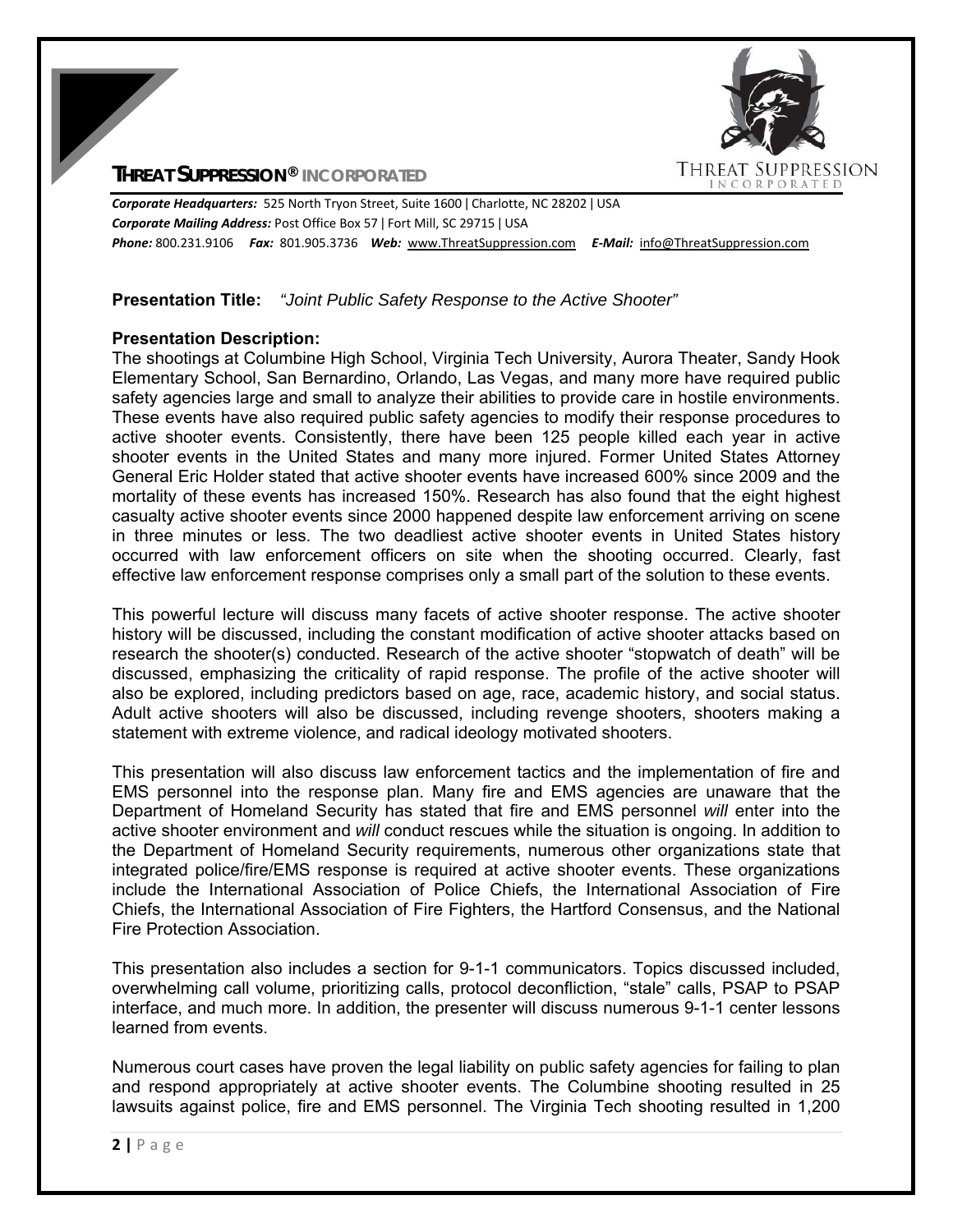lawsuits against police, fire and EMS personnel. The family of one survivor at the Sandy Hook Elementary shooting filed a \$100 million lawsuit against the school district. The Los Angeles Airport shooting resulted in a \$25 million lawsuit against police, fire, and EMS personnel. The families of three victims at the San Bernardino shooting filed a \$204 million lawsuit against the county for failing to prevent and respond appropriately to the shootings. Government analysts anticipate that the legal expenses from the Route 91 shooting in Las Vegas will exceed \$1 billion. In addition, the victim medical expenses from the Route 91 shooting are anticipated to exceed \$400 million. The total cost of the Route 91 shooting is estimated to exceed more than \$3 billion. Recent court rulings have shown that government agencies are not immune from liability, and that active shooter events are a foreseeable emergency that require planning and preparation.

This presentation will discuss priorities for police, fire, and EMS personnel as well as the need for integrated response. Last, lessons learned from multiple active shooter events will be discussed including, the various "scenes" at an active shooter event, asymmetric perpetrator tactics, casualty collection points, marking the deceased, tactical breaching, command and control, medical care, and integration of the rescue task force.

Threat Suppression personnel led the development and implementation of one of the nation's largest joint public safety active shooter response programs in Charlotte, North Carolina, training more than 4,000 responders starting in 2013. Threat Suppression personnel also created, managed, or led 75 large multi-agency active shooter large-scale exercises, and 50 tabletop exercises testing joint public safety response. Threat Suppression personnel also served as deputy incident commanders at a reported active shooter event at a mall with 18,000 shoppers on Christmas Eve, 2015. One person was killed in the event and 17 were injured. Threat Suppression personnel also served as deputy incident commanders at the April 30, 2019 active shooter event at the University of North Carolina at Charlotte were two people were killed and four others critically injured.

The presenter will discuss many of the lessons learned from the development, implementation, and testing of the protocol. This presentation cites more than 500 scholarly references as well as data obtained from numerous active shooter events. Threat Suppression has trained more than 100,000 public safety providers from local, state, federal, and international agencies on active shooter response. The presenter authored his doctoral dissertation on joint public safety response to active shooter events and was the first in the world to publish a doctoral dissertation on integrated active shooter response. Threat Suppression personnel have conducted walkthroughs and site visits with responders at Columbine High School, Aurora Theater, Emmanuel AME Church, Pinelakes Nursing and Rehab, Townville Elementary School, Renown Regional Medical Center, Pulse Nightclub, Las Vegas, Inland Regional Center, Sutherland Springs, Texas and several other major active shooter events.